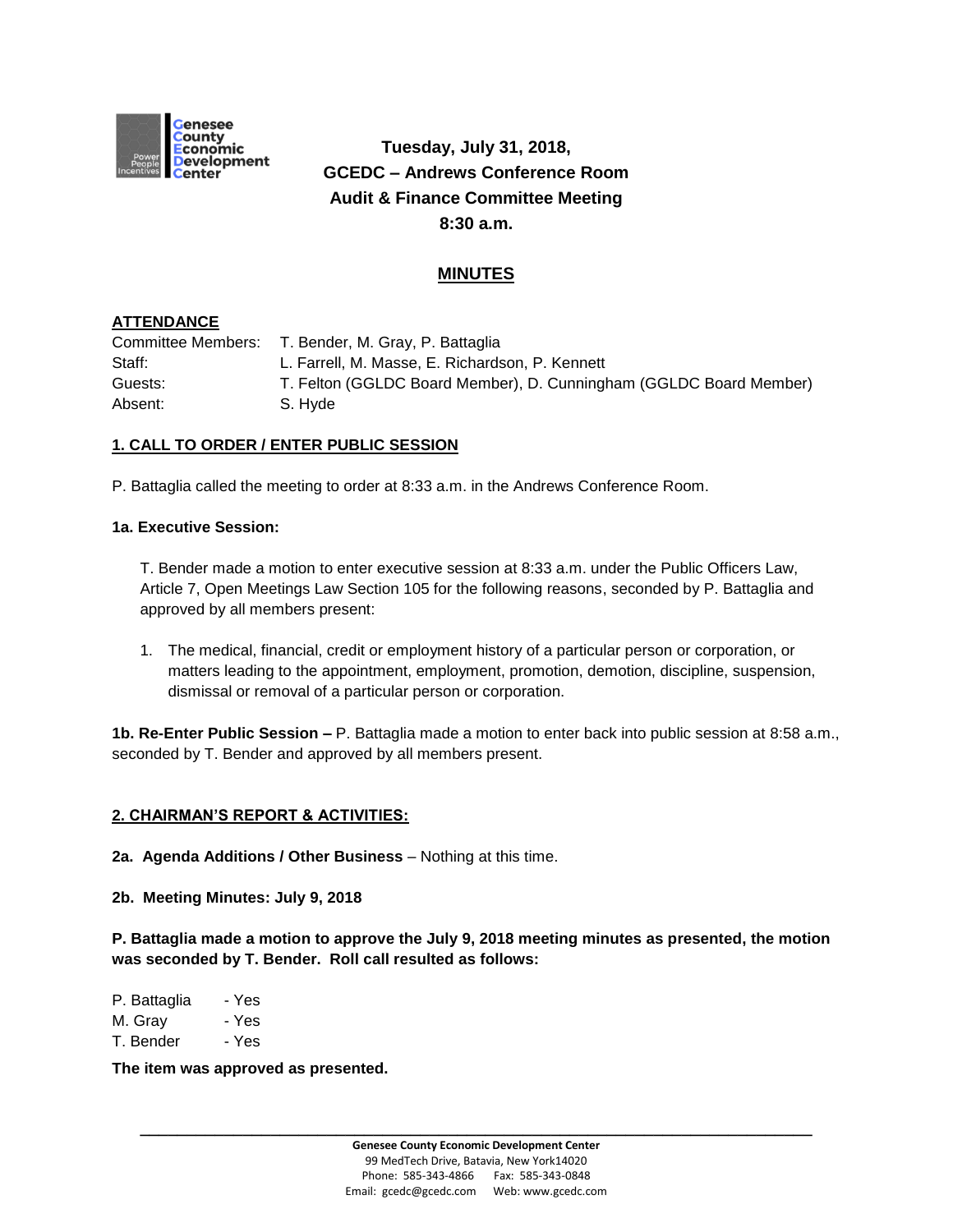# **3. DISCUSSIONS / OFFICIAL RECOMMENDATIONS OF THE COMMITTEE:**

**3a. \$33 M STAMP Grant Review YTD** – L. Farrell reminded the Committee that the imprest account has been set up and on January 12, 2018 Empire State Development (ESD) deposited \$15.1M into the account. The first four Grant Utilization Request Forms (GURF) have been submitted and authorization has been received to release those funds. The requests take approx. 10 days to receive approval. GURF #5 has been submitted and is awaiting approval.

**3b. June 2018 Financial Statements -** L. Farrell presented the June Financial Statements to the Committee and noted the following:

- Unrestricted Cash increased approx. \$240,000 as HP Hood paid the 2018 installment of their project origination fee that had been termed out.
- Restricted Cash decreased as qualifying expenditures were made using the STAMP ESD Imprest account and the County \$4M.
- Operating revenue includes Xylem and Gateway GS project origination fees.
- Accounts Payable decreased as 2017 STAMP related expenses were paid.
- Unearned Revenue decreased as eligible expenses were incurred and grant revenue was recognized.
- A \$25,000 payment was made to Cornell University for Workforce Development Training.

# **P. Battaglia made a motion to recommend approval of the June 2018 Financial Statements to the full Board as presented, the motion was seconded by T. Bender. Roll call resulted as follows:**

P. Battaglia - Yes M. Gray - Yes T. Bender - Yes **The item was approved as presented.**

**3c. 2019 Budget Inputs / Assumptions – L.** Farrell reviewed the budget worksheets and first draft of the budget in detail with the committee and the following was noted:

- Both the 2019 accrual-based budget and the cash flow projection through 12/31/18 were approached conservatively.

- Budgeted for the same level of contribution from Genesee County in 2019.
- Origination fee revenue includes a projection of 5 additional projects closing in 2018.
- Anticipating land sales at Apple Tree Acres and LeRoy Food & Tech Park prior to 12/31/18.
- The GCEDC no longer owns any property at Gateway I.

- The marketing budget has increased in 2019 substantially for 2019. There is an opportunity to receive a National Grid Grant to help offset a portion of the STAMP marketing expenses, but that funding is not currently secured. The plan is to proceed with these expenses with or without the grant.

- L. Farrell reviewed the salary and employee benefits budget workpapers with the Committee.

L. Farrell asked the Committee to contact her if they have any other suggestions or questions regarding the drafted budget. The next time the committee meets and reviews the budget again, they will be asked to recommend it to the full board for approval. Any changes made to the budget assumptions will be reviewed in detail at that time.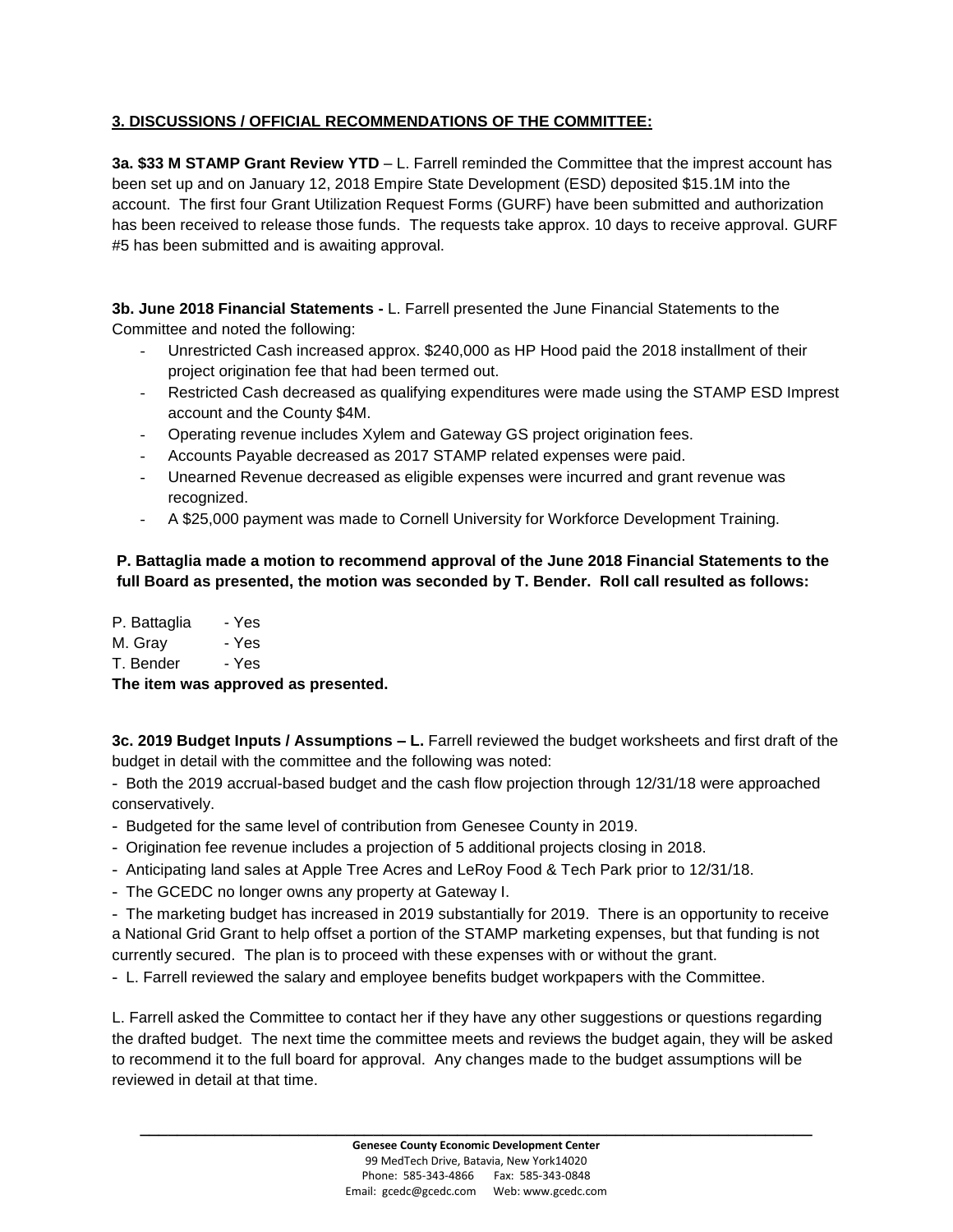**3d. GCEDC Budget Timeline –** L. Farrell shared a budget timeline with the Committee to ensure that the budget is approved by the Board prior to the September deadline for submission to the County.

**3e. KeyBank Line of Credit Update –** L. Farrell shared that the last time the Committee met, they had discussed reducing the KeyBank Line of Credit from \$10M to \$5M, if the unused fee could be waived, or \$1M if the corresponding interest rate could be reduced.

L. Farrell shared that in her discussions with KeyBank, they were not able to guarantee that the unused fee could be waived. L. Farrell suggested reducing the line of credit to \$1M, with an unused fee of up to \$2,000 (20 basis points) annually, and an interest rate of LIBOR +200. The line of credit renews on August 31<sup>st</sup>.

L. Farrell reminded the Committee that the staff does not foresee a need for more than \$1M in the near future, but that KeyBank assured them that the process to increase the line of credit would take approx. 2-3 weeks.

**P. Battaglia made a motion to recommend approval of renewing and reducing the KeyBank Line of Credit to \$1M, the motion was seconded by T. Bender. Roll call resulted as follows:**

P. Battaglia - Yes M. Gray - Yes T. Bender - Yes

**The item was approved as presented.**

**3f. Award of Bid – LeRoy Food & Tech Park Roadway Construction –** M. Masse shared that the GCEDC opened bids for the roadway construction on July 25, 2018. A total of seven (7) bids were received. The low bidder was Keeler Construction of Albion, NY with a Base Bid amount of \$216,899.50. Clark Patterson Lee (CPL) has previous working experience with Keeler Construction, including the STAMP Main Access Road and Left Turn Lane project. CPL feels that the bid received is a true representation of the costs to complete this project and that the contractor is qualified to complete the contract.

CPL recommends that the Board accept the bid received from Keeler Construction for a Base Bid amount of \$216,899.50.

M. Masse shared that he will work with CPL and the contractor in reducing costs within the contract to try and stay within budget for this project.

**P. Battaglia made a motion to recommend approval of the contract with Keeler Construction for the Entrance Roadway at the LeRoy Food & Tech Park, not to exceed \$216,899.50, the motion was seconded by T. Bender. Roll call resulted as follows:**

P. Battaglia - Yes M. Gray - Yes T. Bender - Yes

**The item was approved as presented.**

**3g. Workforce Development Consulting Contract – John Jakubowski –** J. Jakubowski has provided a consulting agreement for the period of August 15, 2018 – August 14, 2019 to perform the following: